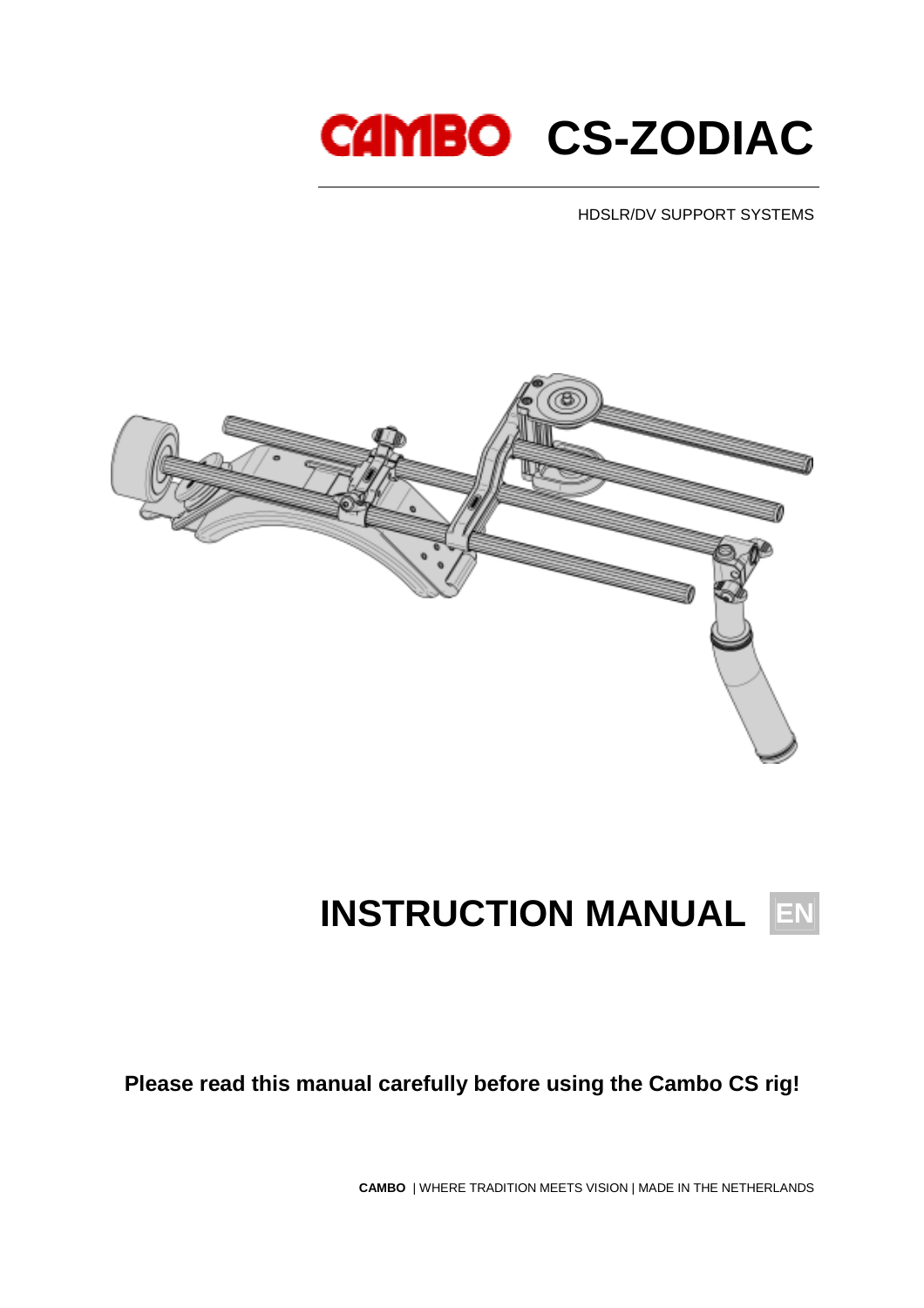#### **Thank you for purchasing a Cambo product**

The Cambo CS system complies with the "Arriflex® 15mm Light Weight" standard. This means the CS system is compatible with parts of other brands using the 15mm light weight standard. The 15mm light weight standard characteristics are: 15mm iris rods that are positioned 60mm apart and 85mm below the optical axis.

Due to the modular character of the Cambo rig system, the user is fully in charge of customizing the rig to his or her personal preferences.

The Zodiac-rig can be used with any follow-focus and/or matte box.

The distance between the optical centre of the lens and the iris rods is adjustable, making this rig applicable to different types of cameras.

## **Warnings**

- **\*** Before loosening a clamp knob, ensure that the loosened part of the rig is supported.
- $\boldsymbol{\times}$  Do not tighten the clamp without a rod inserted. This can deform and damage the clamp.





- Always check, after (re)assembly of the rig, if the clamps connecting the rods are well tightened.
- **\*** When you use the counterweight connected directly to the iris rod, always check that the weight is screwed on tight before using the rig.
- **X** Allow adequate room around you when using the rig, especially when you use an extended counterweight.
- $\boldsymbol{\times}$  Do not lift the rig while holding only one handle. This could lead to excessive force momentum on the handle joint, causing it to shift.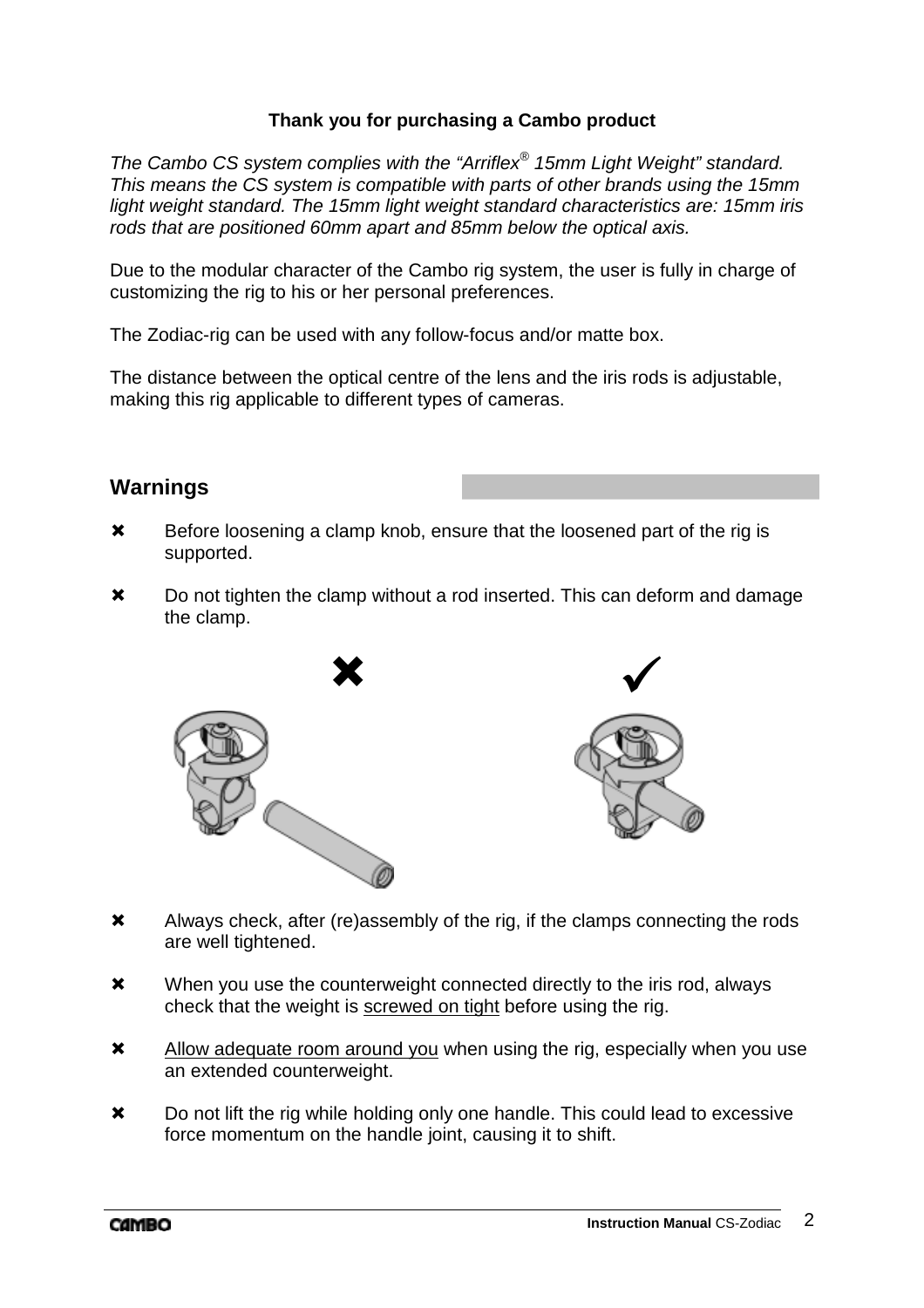## **Item check list**

Before starting, please check if all items are included in your package. If anything is missing, contact your dealer.



CS-H1 grip handle compact (1x) (includes the CS-151 clamp part)



CS-1522 iris rods 250mm (2x), CS-M1 camera/tripod mount (1x), CS-150 offset clamp (1x)



CS-1546 iris rods 460mm (2x), CS-P1 ergonomic pad (1x), CS-152 dual clamp (1x)



CS-180 weight 0,8kg / 1,8lbs (1x)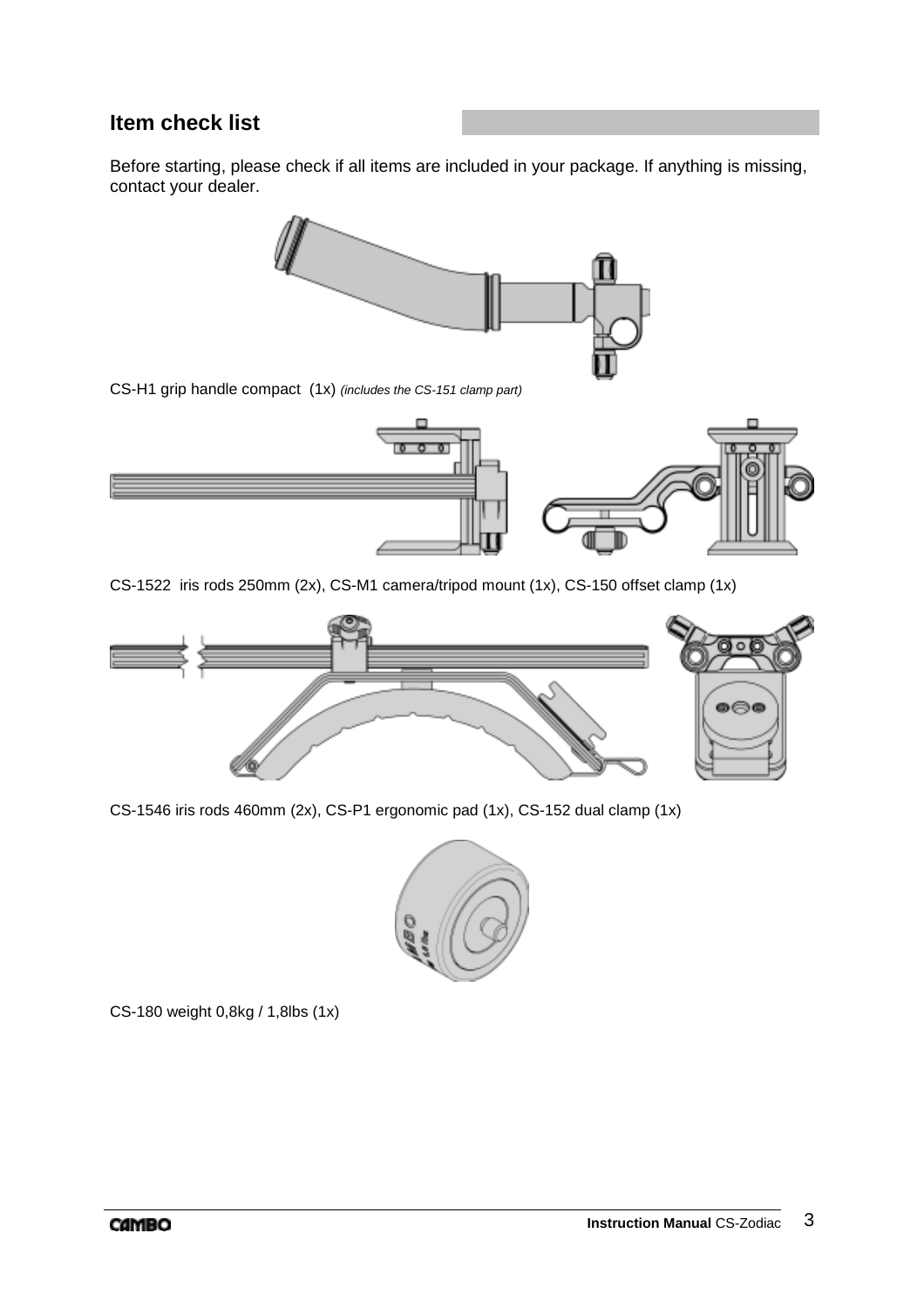## **Overview CS-Zodiac rig**



- 1 CS-M1 Camera/tripod mount<br>2 CS-151 Perpendicular 15mm r
- 2 CS-151 Perpendicular 15mm rod clamp (Part of the CS-H1 assembly)<br>3 CS-H1 Compact grip handle (As an assembled unit includes CS-151 p
- 3 CS-H1 Compact grip handle (As an assembled unit includes CS-151 part)
- 4 CS-150 Offset bracket
- 5 CS-152 Dual 15mm rod clamp
- 
- 6 CS-1546 Iris rod 460mm<br>7 CS-1522 Iris rod 220mm 7 CS-1522 Iris rod 220mm<br>8 CS-P1 Ergonomic shou
- Ergonomic shoulder pad
- 9 CS-180 Weight 0,8kg / 1,8lbs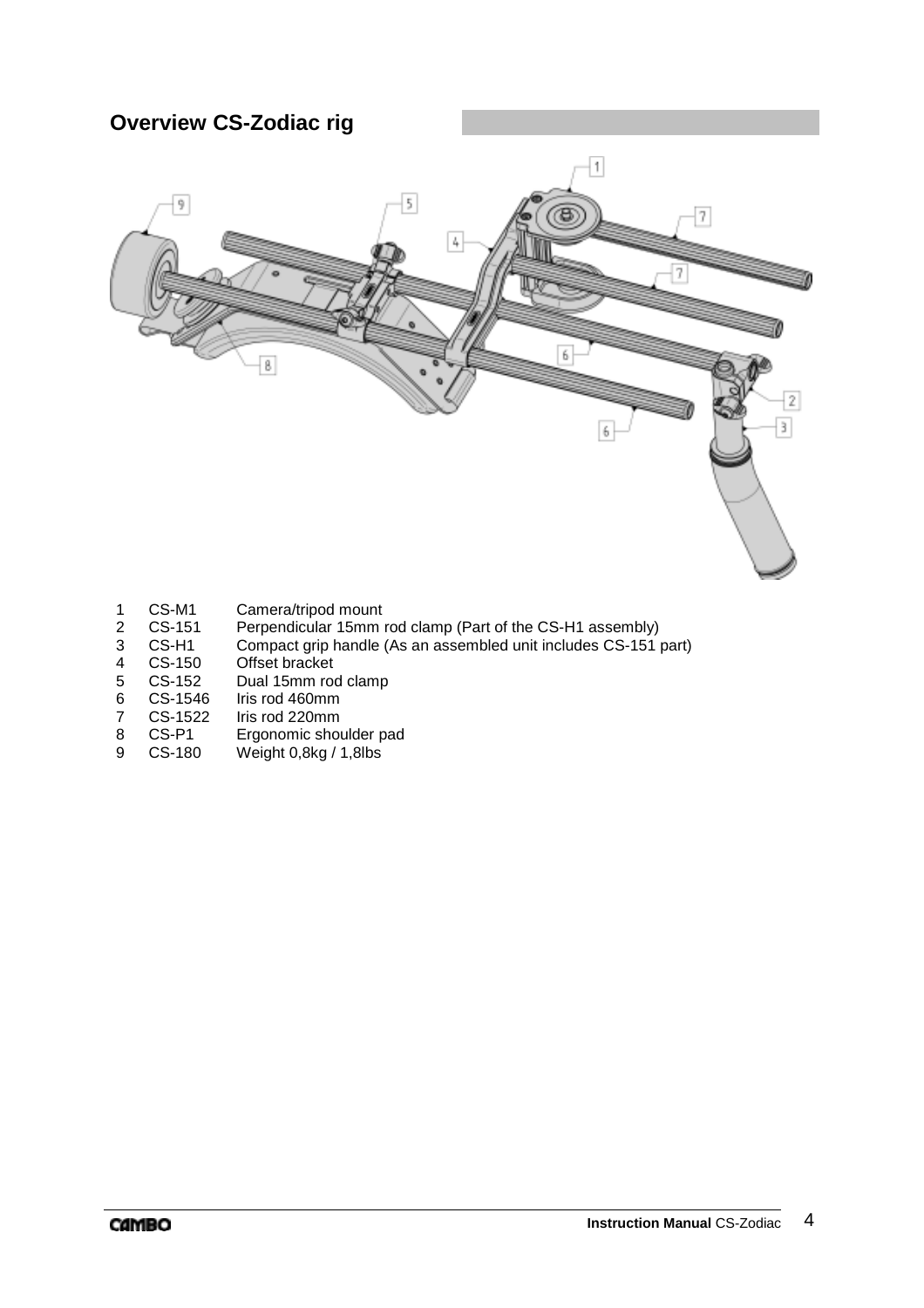## **CS-Zodiac rig adjustments**

Its advisable to use a tripod for the assembly of the CS-Zodiac rig.

Its also advisable to use quick-release plates for the connection between the rig and camera and between rig and tripod. This ensures a quick decoupling of both rig and camera.

The "15mm Arriflex LW" standard, indicates a distance of 85mm between the optical axis and the axis of the rods. Due to the variation in camera bodies and quick-release plates the distance between the camera and rods is adjustable.

Use a hex-key 4mm to loosen the socket bolt, by turning it counter clockwise. Set the distance between camera and rods to the appropriate value, fasten the CS-M1 mount by turning the hexkey clockwise (do not over tighten the bolt).

**! WARNING**: Do not over-tighten the screws.

**! WARNING**: Only tighten a screw or knob when both rods are inserted in the clamping part.

The CS-150 offset clamp uses two hex-screws to clamp the front iris rods. To reposition/replace the front iris rods please use a hex-key 2,5mm to loosen or tighten the screws.

Before tightening the screws, please ensure that both iris rods are fully inserted.

When both rods are inserted, please slightly tighten the first screw, then slightly tighten the second screw. Repeat this alternately until both screws are fully tighten.



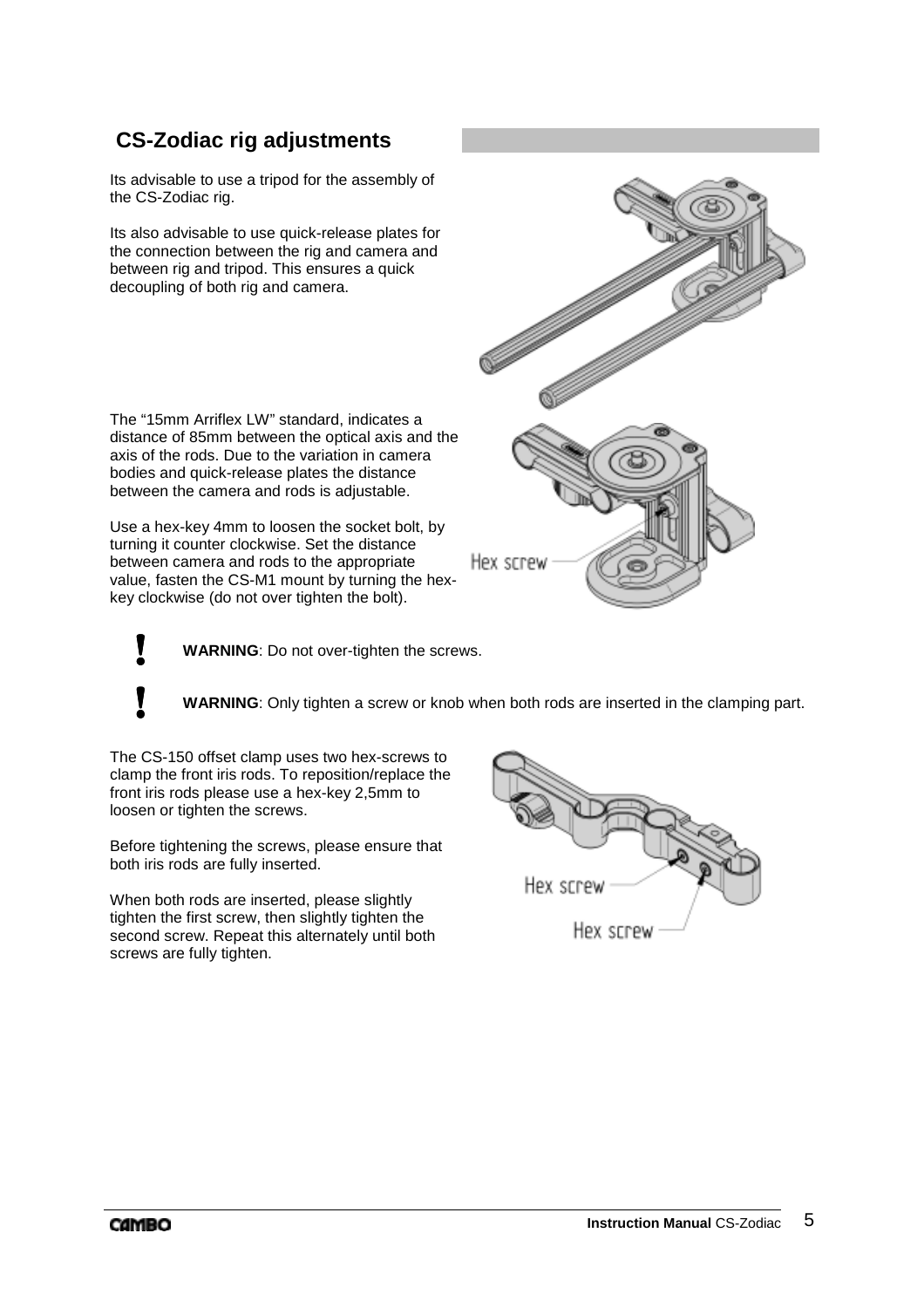

The image above shows the assembled CS-Zodiac rig.

#### **Using the counter weight (CS-180)**

**WARNING**: When you use the counterweight connected directly to the iris rod, always check that the weight is screwed on tight before using the rig.

There are several options for mounting the counter weight.

- You can connect the weight directly to the iris rod, when you use this option please ensure that the weight is screwed on tight.
- You can mount the weight to the back of the CS-P1 shoulder pad.
- You can use the CS-181 weight holder (sold separately), this holder connects to the two back rods.

**WARNING**: Allow adequate room around you when using the rig, especially when you use an extended counterweight.

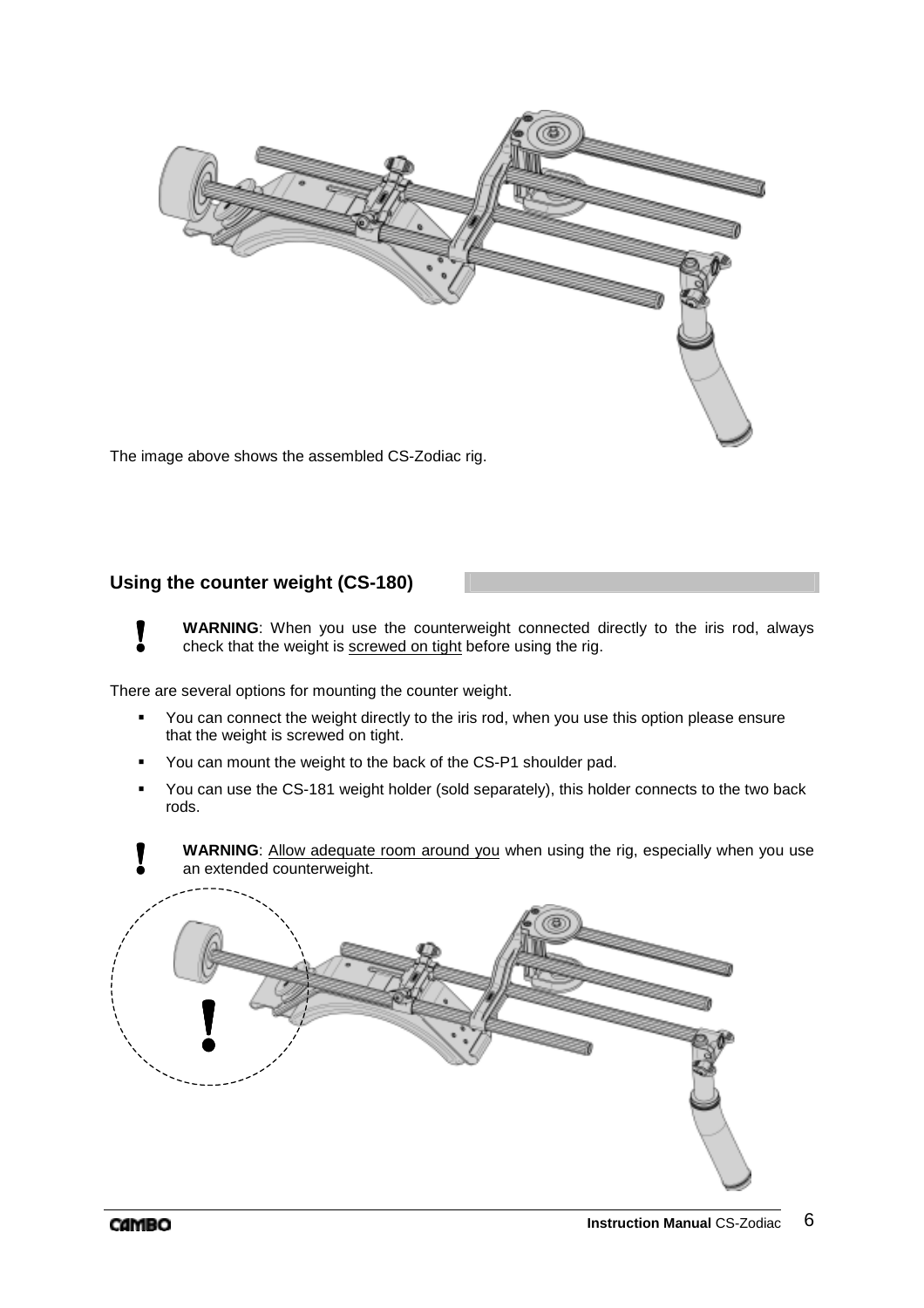

The CS-15XX iris rods feature 3/8" sockets which can be used for mounting attachments.

| <b>Name</b>               | <b>Function</b>                 |                                  |
|---------------------------|---------------------------------|----------------------------------|
| CS-155 iris rod connector | To couple two CS-15XX iris rods |                                  |
| CS-156 3/8" adapter       | To attach a 3/8" accessory      |                                  |
| $CS-156$ 1/4" adapter     | To attach a 1/4" accessory      | monitor, microphone, light, etc. |

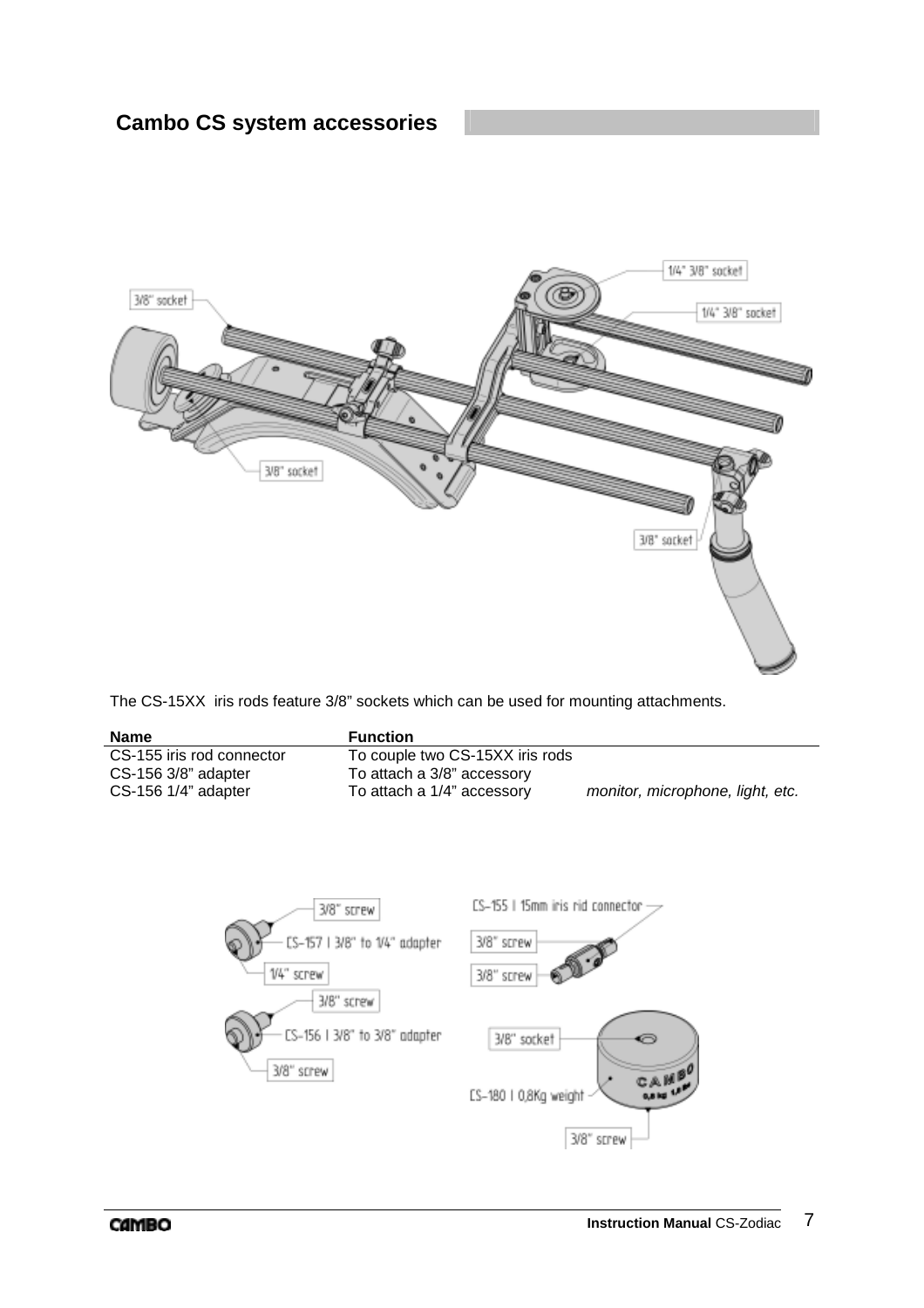

The image above shows the different mounting options of the CS-P1 shoulder pad. The CS-152/153 and the CS-158 can be mounted directly to the CS-P1 shoulder pad.

The CS-181 unit can be used to adjust the weight distribution of the CS-rig.



The CS-M8 is a separate monitor/microphone/light stand which couples to the 15mm iris rod. The CS-H1 handle can be extended using a CS-155 connector and a CS-15XX iris rod.